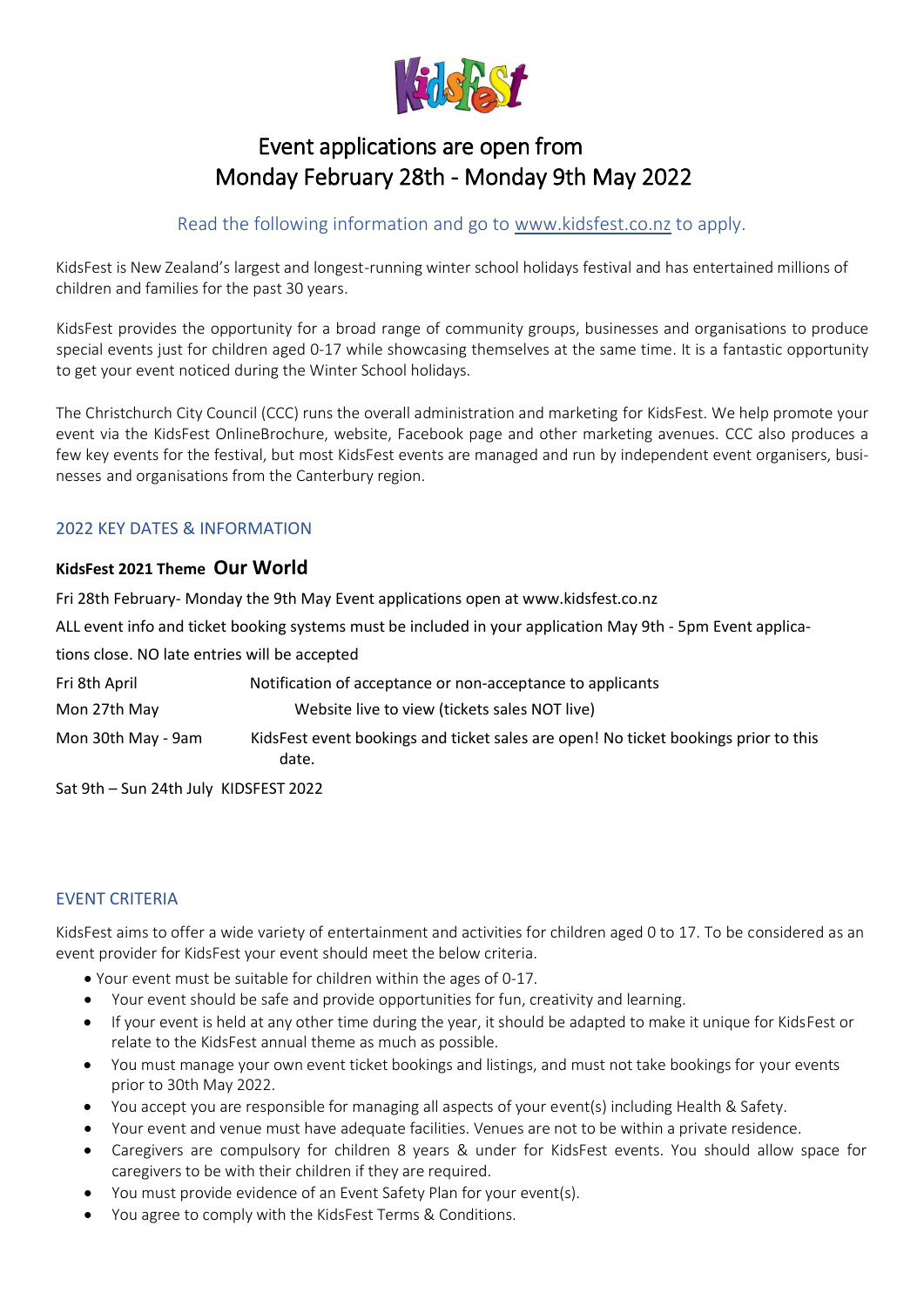#### HOW TO APPLY

All applications must be completed online at www.kidsfest.co.nz. Go to the Event Provider tab to access the log in area.

Please view the Event Provider Resources page before you begin to enter your event details. This page has helpful information that will assist you, including the How-To Guides if you're unsure how to enter your information.

| New Event Providers              | Go to New Event Provider Registration to create your log in.<br>Once registered you can log in and go to My Events to enter your<br>Event information. |
|----------------------------------|--------------------------------------------------------------------------------------------------------------------------------------------------------|
| <b>Returning Event Providers</b> | Go to My Events (log in)<br>Enter your username and password.                                                                                          |

*Please use the login you created last year (the username is your email address). If you have forgotten your password please follow the 'Lost or forgotten password' instructions.*

## APPLICATION PROCESS

- 1. At the end of the application period, all applications are considered by KidsFest. They look at all proposals and also check there are no clashes of events.
- 2. Once the programme of events has been finalised you will be notified if your application has been successful.
- 3. If accepted, you will be required to check all your event information, and proof your brochure listing once it is ready.
- 4. Further information with then be provided closer to KidsFest opening.

KidsFest will consider a number of factors when assessing the suitability of your proposed event. Some things they will take into account are:

- Suitability of the event for the KidsFest target market (Children age 0-17)
- Does the event meet the KidsFest criteria
- Is your event and venue safe and has the potential for fun, creativity and learning
- New and innovative events and activities
- Have you included the required Health & Safety documentation with your application
- Affordability of ticket prices for children/families does it represent good value for money
- Capacity Demand for KidsFest events is such that there is a need for activities that cater for large numbers of children. If your event is only able to cater for a small number of children, you should consider holding multiple sessions.
- Events that can be attended at other times of the year and which haven't adapted anything for KidsFest or included the KidsFest theme may not be included in the festival

#### HEALTH AND SAFETY

All KidsFest event providers are fully responsible for managing and running their event(s) including Health & Safety responsibility. You must agree to the KidsFest Event Criteria and Terms and Conditions and are required to provide an Event Safety Plan or similar to submit your application. If you do not provide this documentation your application will not be considered. Refer to the Event Provider Resources page on the website for further information.

## **TICKETING**

All KidsFest event providers are responsible for their own ticketing. It is up to you how you would like to ticket your event, and who you use to manage your event bookings. There are plenty of ticketing options and providers available that may suit your event and chosen venue. To complete your KidsFest application you must enter all your ticketing information.